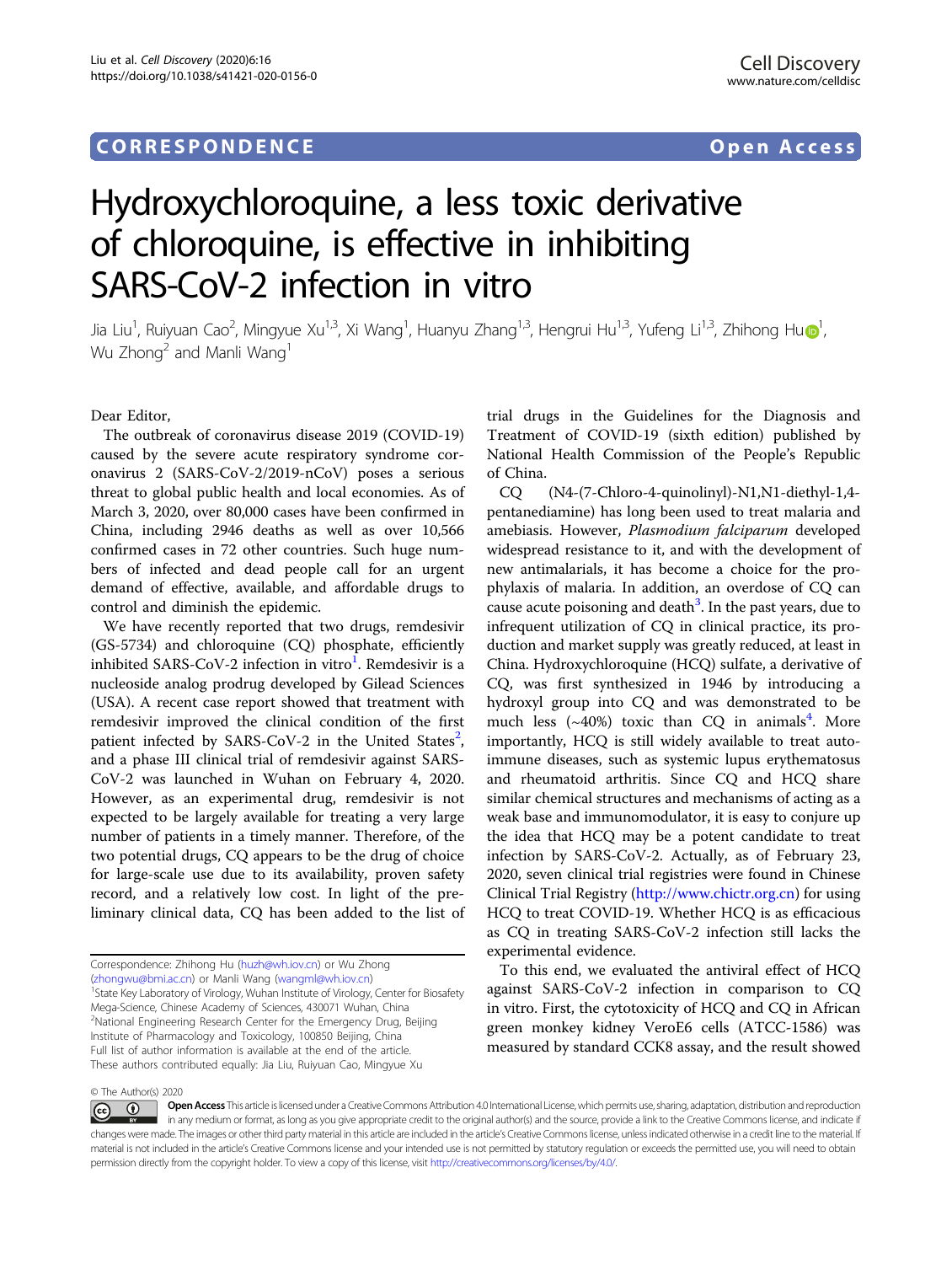<span id="page-1-0"></span>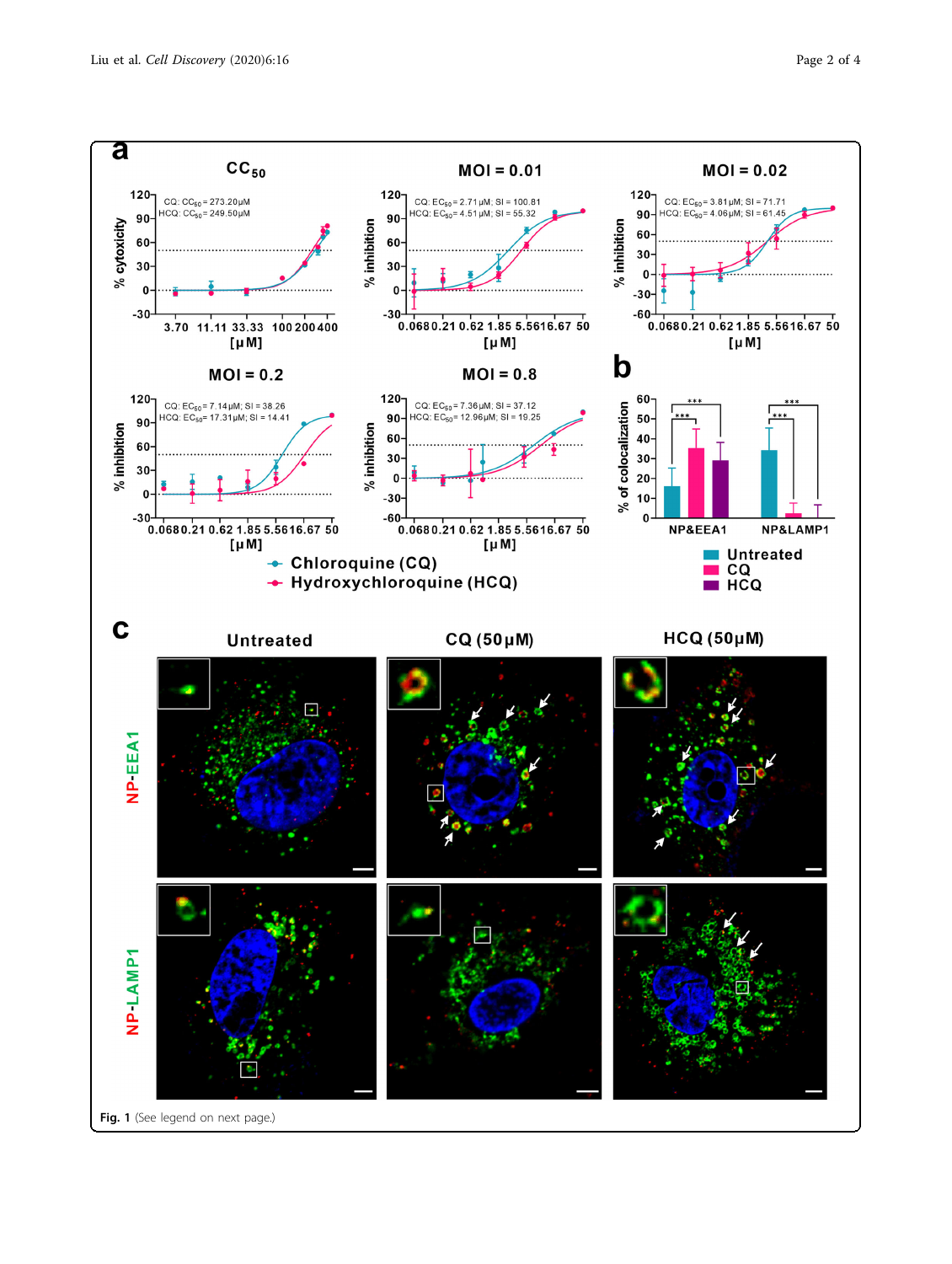#### (see figure on previous page)

Fig. 1 Comparative antiviral efficacy and mechanism of action of CQ and HCQ against SARS-CoV-2 infection in vitro. a Cytotoxicity and antiviral activities of CQ and HCQ. The cytotoxicity of the two drugs in Vero E6 cells was determined by CCK-8 assays. Vero E6 cells were treated with different doses of either compound or with PBS in the controls for 1 h and then infected with SARS-CoV-2 at MOIs of 0.01, 0.02, 0.2, and 0.8. The virus yield in the cell supernatant was quantified by qRT-PCR at 48 h p.i. Y-axis represents the mean of percent inhibition normalized to the PBS group. The experiments were repeated twice. b, c Mechanism of CQ and HCQ in inhibiting virus entry. Vero E6 cells were treated with CQ or HCQ (50 μM) for 1 h, followed by virus binding (MOI = 10) at 4 °C for 1 h. Then the unbound virions were removed, and the cells were further supplemented with fresh drug-containing medium at 37 °C for 90 min before being fixed and stained with IFA using anti-NP antibody for virions (red) and antibodies against EEA1 for EEs (green) or LAMP1 for ELs (green). The nuclei (blue) were stained with Hoechst dye. The portion of virions that co-localized with EEs or ELs in each group ( $n > 30$  cells) was quantified and is shown in **b**. Representative confocal microscopic images of viral particles (red), EEA1<sup>+</sup> EEs (green), or LAMP1<sup>+</sup> ELs (green) in each group are displayed in c. The enlarged images in the boxes indicate a single vesicle-containing virion. The arrows indicated the abnormally enlarged vesicles. Bars, 5 μm. Statistical analysis was performed using a one-way analysis of variance (ANOVA) with GraphPad Prism ( $F = 102.8$ , df = 5,182, \*\*\* $P < 0.001$ ).

that the 50% cytotoxic concentration  $(CC_{50})$  values of CQ and HCQ were 273.20 and 249.50 μM, respectively, which are not significantly different from each other (Fig. [1a](#page-1-0)). To better compare the antiviral activity of CQ versus HCQ, the dose–response curves of the two compounds against SARS-CoV-2 were determined at four different multiplicities of infection (MOIs) by quantification of viral RNA copy numbers in the cell supernatant at 48 h post infection (p.i.). The data summarized in Fig. [1](#page-1-0)a and Supplementary Table S1 show that, at all MOIs (0.01, 0.02, 0.2, and 0.8), the 50% maximal effective concentration (EC<sub>50</sub>) for CQ (2.71, 3.81, 7.14, and 7.36  $\mu$ M) was lower than that of HCQ (4.51, 4.06, 17.31, and 12.96 μM). The differences in  $EC_{50}$  values were statistically significant at an MOI of 0.01 ( $P < 0.05$ ) and MOI of 0.2 ( $P < 0.001$ ) (Supplementary Table S1). It is worth noting that the  $EC_{50}$  values of CQ seemed to be a little higher than that in our previous report (1.13  $\mu$ M at an MOI of 0.05)<sup>1</sup>, which is likely due to the adaptation of the virus in cell culture that significantly increased viral infectivity upon continuous passaging. Consequently, the selectivity index  $(SI = CC_{50}/EC_{50})$  of CQ (100.81, 71.71, 38.26, and 37.12) was higher than that of HCQ (55.32, 61.45, 14.41, 19.25) at MOIs of 0.01, 0.02, 0.2, and 0.8, respectively. These results were corroborated by immunofluorescence microscopy as evidenced by different expression levels of virus nucleoprotein (NP) at the indicated drug concentrations at 48 h p.i. (Supplementary Fig. S1). Taken together, the data suggest that the anti-SARS-CoV-2 activity of HCQ seems to be less potent compared to CQ, at least at certain MOIs.

Both CQ and HCQ are weak bases that are known to elevate the pH of acidic intracellular organelles, such as endosomes/lysosomes, essential for membrane fusion<sup>5</sup>. In addition, CQ could inhibit SARS-CoV entry through changing the glycosylation of ACE2 receptor and spike protein<sup>[6](#page-3-0)</sup>. Time-of-addition experiment confirmed that HCQ effectively inhibited the entry step, as well as the post-entry stages of SARS-CoV-2, which was also found upon CQ treatment (Supplementary Fig. S2). To further

explore the detailed mechanism of action of CQ and HCQ in inhibiting virus entry, co-localization of virions with early endosomes (EEs) or endolysosomes (ELs) was analyzed by immunofluorescence analysis (IFA) and confocal microscopy. Quantification analysis showed that, at 90 min p.i. in untreated cells, 16.2% of internalized virions (anti-NP, red) were observed in early endosome antigen 1 (EEA1)-positive EEs (green), while more virions (34.3%) were transported into the late endosomal–lysosomal protein LAMP1<sup>+</sup> ELs (green) ( $n > 30$  cells for each group). By contrast, in the presence of CQ or HCQ, significantly more virions (35.3% for CQ and 29.2% for HCQ;  $P <$ 0.001) were detected in the EEs, while only very few virions (2.4% for CQ and 0.03% for HCQ;  $P < 0.001$ ) were found to be co-localized with LAMP1<sup>+</sup> ELs ( $n > 30$  cells) (Fig. [1b](#page-1-0), c). This suggested that both CQ and HCQ blocked the transport of SARS-CoV-2 from EEs to ELs, which appears to be a requirement to release the viral genome as in the case of SARS-CoV<sup>[7](#page-3-0)</sup>.

Interestingly, we found that CQ and HCQ treatment caused noticeable changes in the number and size/morphology of EEs and ELs (Fig. [1c](#page-1-0)). In the untreated cells, most EEs were much smaller than ELs (Fig. [1](#page-1-0)c). In CQand HCQ-treated cells, abnormally enlarged EE vesicles were observed (Fig. [1c](#page-1-0), arrows in the upper panels), many of which are even larger than ELs in the untreated cells. This is in agreement with previous report that treatment with CQ induced the formation of expanded cytoplasmic vesicles<sup>[8](#page-3-0)</sup>. Within the EE vesicles, virions (red) were localized around the membrane (green) of the vesicle. CQ treatment did not cause obvious changes in the number and size of ELs; however, the regular vesicle structure seemed to be disrupted, at least partially. By contrast, in HCQ-treated cells, the size and number of ELs increased significantly (Fig. [1](#page-1-0)c, arrows in the lower panels).

Since acidification is crucial for endosome maturation and function, we surmise that endosome maturation might be blocked at intermediate stages of endocytosis, resulting in failure of further transport of virions to the ultimate releasing site. CQ was reported to elevate the pH